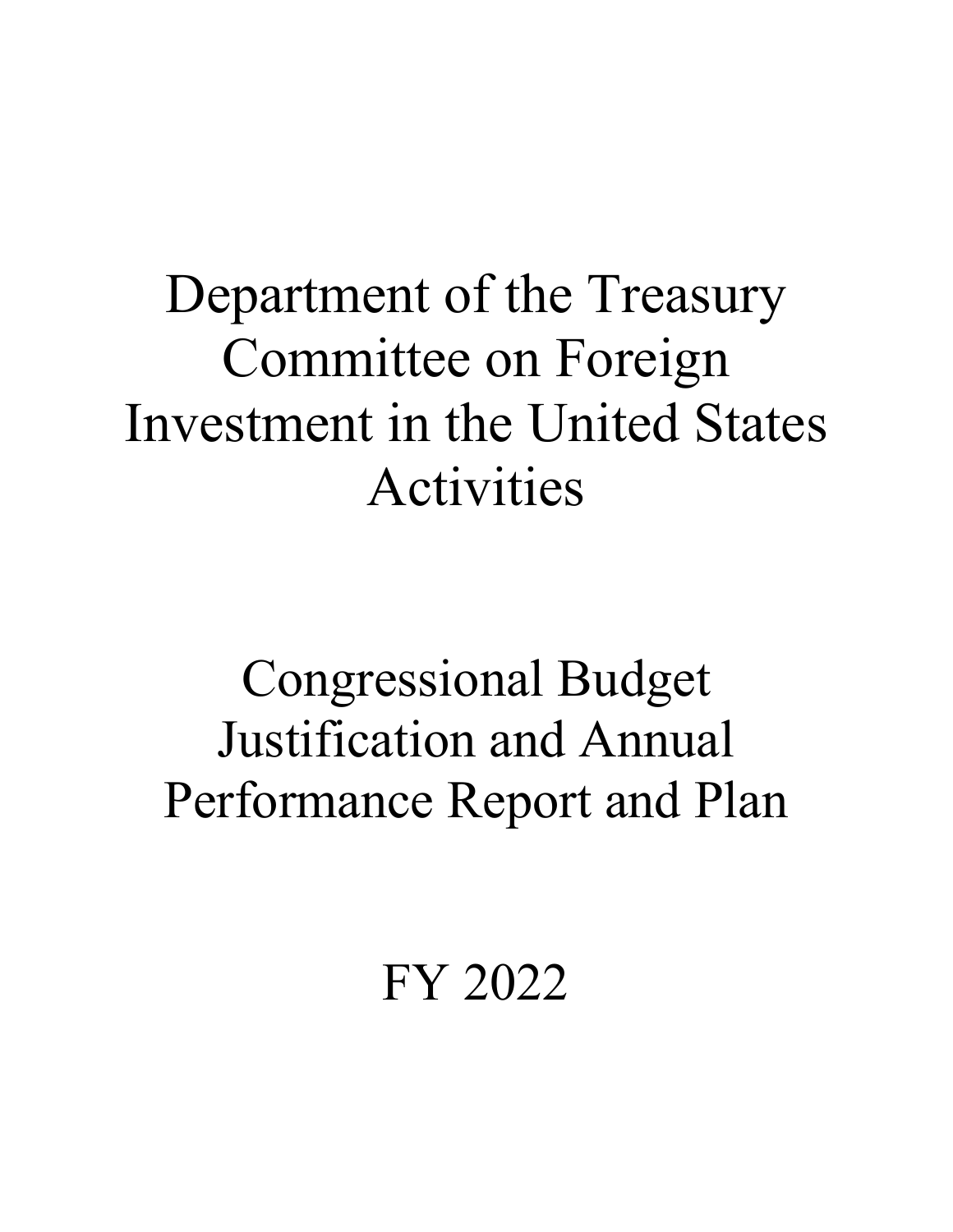# **Table of Contents**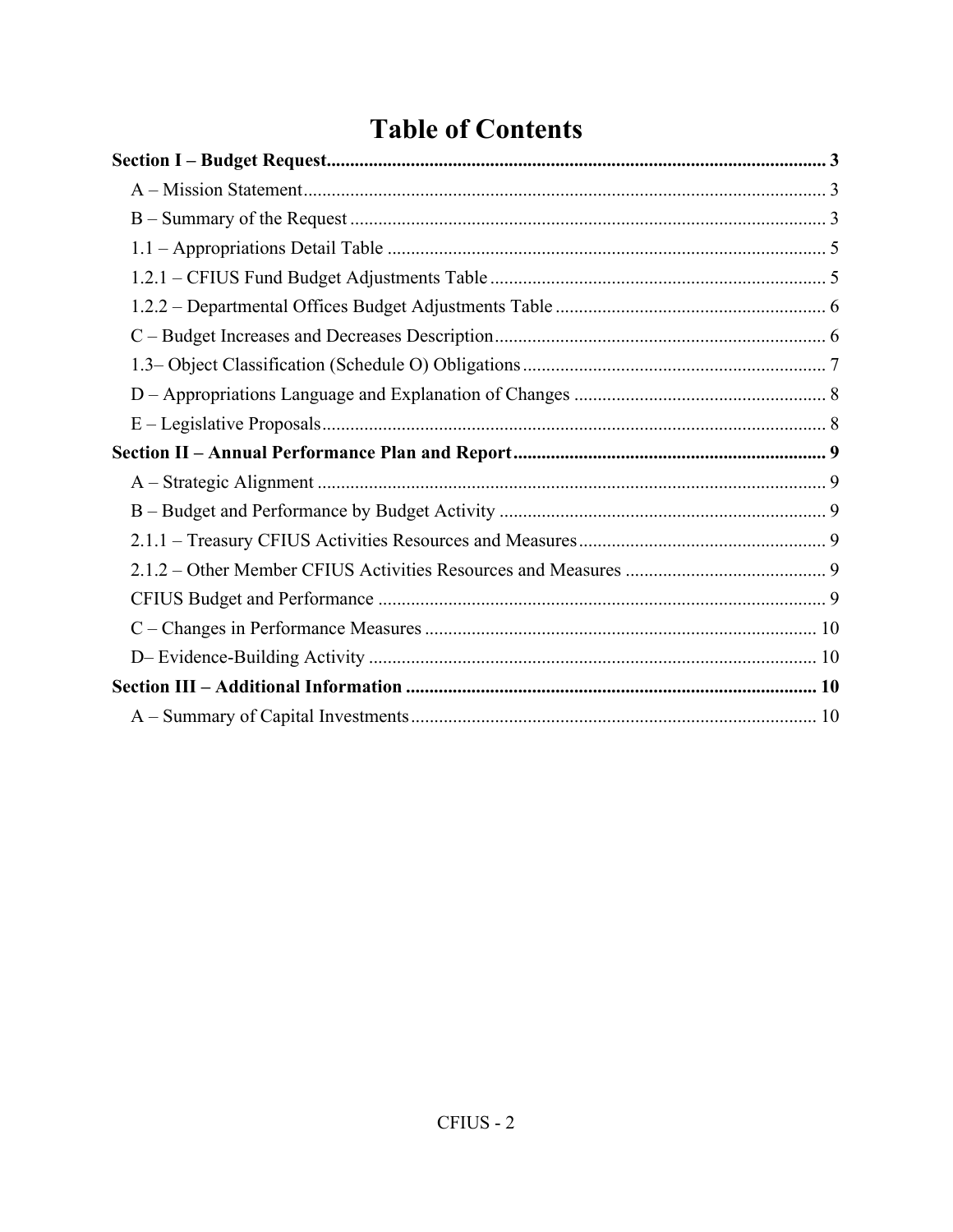# **Section I – Budget Request**

#### **A – Mission Statement**

Review certain transactions involving foreign investment in the United States and certain real estate transactions by foreign persons to determine the effect of such transactions on the national security of the United States and to address any identified national security risks.

#### **B – Summary of the Request**

The Committee on Foreign Investment in the United States (CFIUS) was established in 1975 under Executive Order 11858 to monitor the impact of foreign investment in the United States, and to coordinate and implement federal policy on such investment. CFIUS is composed of nine voting member agencies. The Committee's unique design leverages the skills, subject matter expertise, and integrated analysis of Committee members and other relevant agencies. CFIUS voting members include:

- Department of the Treasury
- Department of Commerce
- Department of Defense
- Department of Energy
- Department of Homeland Security
- Department of Justice
- Department of State
- Office of Science Technology and Policy
- Office of the United States Trade Representative

As both Chair and member of CFIUS, Treasury is responsible for leading CFIUS in establishing policies, implementing processes and functions, and managing its daily operations. Treasury participates in every aspect of CFIUS, including reviews and investigations, policy and international relations, mitigation monitoring and enforcement, non-notified transaction analysis, legal support, and national security threat assessments. The Office of International Affairs (IA) is responsible for case management and coordination and representing the Committee to parties that file notices or declarations. The Office of General Counsel (OGC) provides legal support to IA and is responsible for certain analyses conducted on each notice filed with CFIUS.

The Foreign Investment Risk Review Modernization Act of 2018 (FIRRMA) strengthened CFIUS to better address national security concerns arising from some types of investments and transactions that were previously outside its jurisdiction. Additionally, FIRRMA modernized Committee processes to better enable timely and effective reviews of covered transactions. FIRRMA also established the CFIUS Fund (the Fund), to be administered by the chairperson (the Secretary of the Treasury), to accept appropriated funds for these expanded responsibilities and functions, and to collect filing fees.

The Treasury Department issued a final rule—effective August 27, 2020—establishing fees for any formal written notice of a "covered transaction" or "covered real estate transaction" filed with CFIUS. The fee applies to transactions filed as voluntary notices and not to transactions submitted as declarations (an abbreviated notification form). The revenue generated from the filing fees will offset some of the expenses associated with CFIUS's activities to protect U.S.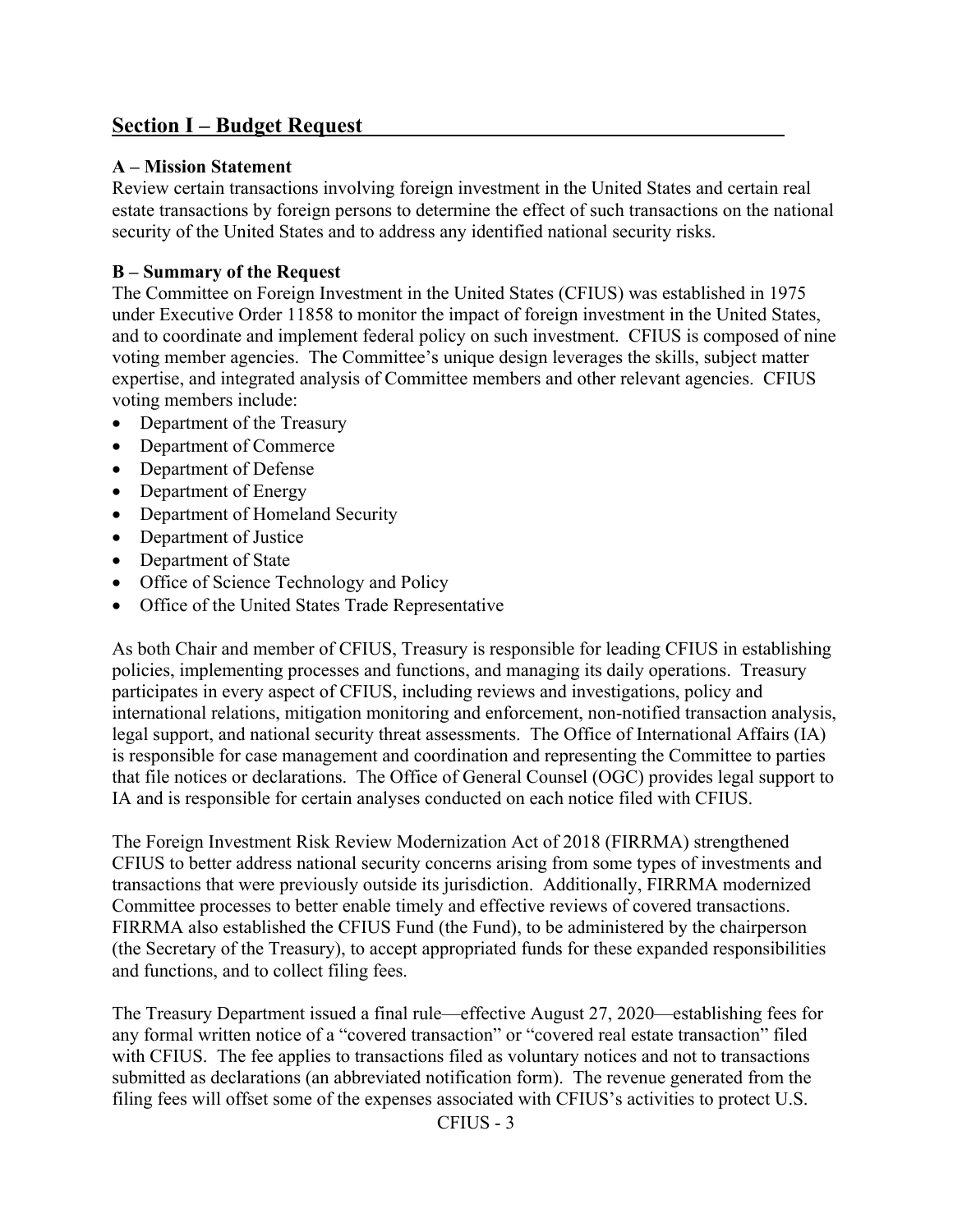national security. The fee amount is based on the value of the transaction, according to tiers set forth in the rule, and range from \$750 to \$300,000.

Pursuant to the final rule establishing filing fees, CFIUS collected over \$3 million in filing fees in FY 2020, all of which were deposited into the General Fund of the Treasury. For FY 2021, over \$11 million has been collected through May 21, 2021. While informed by historical transaction data, it is inherently difficult to estimate expected filing fee collections, given the number of external factors that influence the volume and nature of CFIUS filings in any given year—especially in the first year of a new regulatory regime. FY 2020 collections differ from the estimate assumed in the FY 2020 budget request for several reasons: that estimate was prepared before the final FIRRMA regulations and fee scale were developed and finalized; Treasury's fee rule became effective later than assumed in the FY 2020 budget request; and, the COVID-19 pandemic affected global mergers and acquisition activity, which tends to broadly correlate with CFIUS filings.

Case volume has increased significantly in recent years, from 172 notices formally reviewed in calendar year (CY) 2016 to 325 cases (comprised of 231 notices and 94 declarations reviewed under the critical technology pilot program) formally reviewed in CY 2019. The expanded jurisdiction authorized by FIRRMA took effect February 13, 2020. In FY 2021, a planned final rule took effect, which modified the mandatory declaration requirement for certain transactions involving U.S. businesses that produce, design, test, manufacture, fabricate, or develop one or more critical technologies. As 2020 data is not yet publicly available, the case volume reported here does not reflect the full impact of that legislation. The FY 2022 budget requests resources necessary to handle an anticipated workload of 1,000 cases per year (including significantly expanded activity with respect to non-notified transactions), mitigation monitoring, and international engagement.

Treasury requests \$20 million for the CFIUS Fund in upfront appropriations that will be offset by an estimated \$20 million in offsetting collections from filing fees, of which \$15 million is proposed for transfer to Treasury to fund capital investments and staff to support Committee activities. The remaining \$5 million will be available for transfers to CFIUS member agencies to facilitate, for example, interagency connectivity with Treasury's information technology (IT) and case management systems, and to address other emerging needs.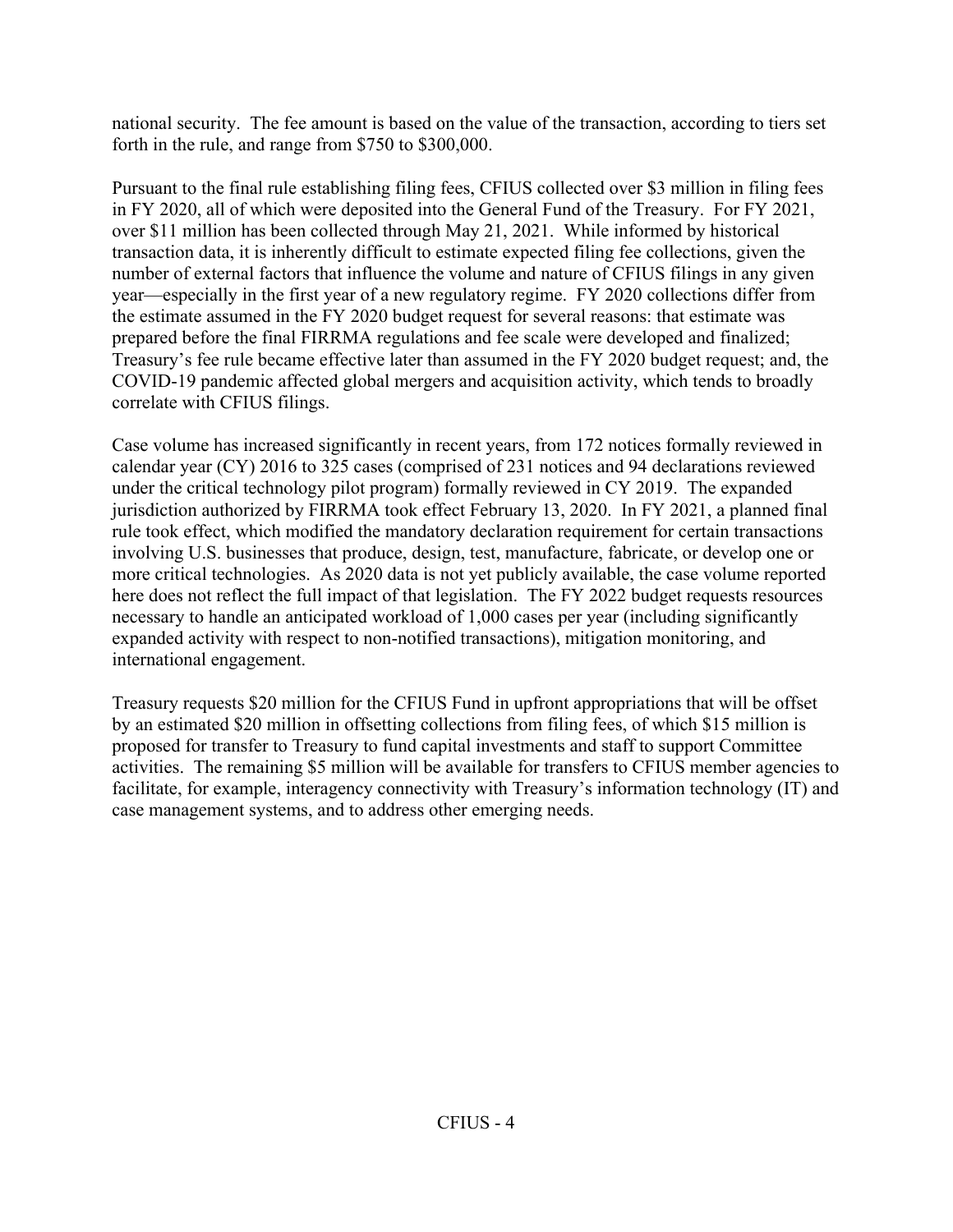#### **1.1 – Appropriations Detail Table**

| Dollars in Thousands |  |  |
|----------------------|--|--|
|                      |  |  |

|                                                               | <b>FY 2020</b>        |               | <b>FY 2021</b>        |               | <b>FY 2022</b> |               | FY 2021 to FY 2022 |               |
|---------------------------------------------------------------|-----------------------|---------------|-----------------------|---------------|----------------|---------------|--------------------|---------------|
| <b>Appropriated Resources</b>                                 | <b>Operating Plan</b> |               | <b>Operating Plan</b> |               | <b>Request</b> |               | % Change           |               |
| <b>New Appropriated Resources</b>                             | <b>FTE</b>            | <b>AMOUNT</b> | <b>FTE</b>            | <b>AMOUNT</b> | <b>FTE</b>     | <b>AMOUNT</b> | <b>FTE</b>         | <b>AMOUNT</b> |
| Treasury CFIUS Activities                                     | $\theta$              | \$15,000      | $\mathbf{0}$          | \$15,000      | $\mathbf{0}$   | \$15,000      | <b>NA</b>          | $0.0\%$       |
| Other Member CFIUS Activities                                 | $\theta$              | \$5,000       | $\mathbf{0}$          | \$5,000       | $\mathbf{0}$   | \$5,000       | <b>NA</b>          | $0.0\%$       |
| <b>New Appropriated Resources -</b><br><b>Member Agencies</b> |                       |               |                       |               |                |               |                    |               |
| Treasury Departmental Offices S&E                             | 56                    | \$22,341      | 93                    | \$22,661      | 120            | \$24,556      | 29.0%              | $8.4\%$       |
| <b>Subtotal New Appropriated Resources</b>                    | 56                    | \$42,341      | 93                    | \$42,661      | 120            | \$44,556      | 29.0%              | 4.4%          |
| <b>Other Resources</b>                                        |                       |               |                       |               |                |               |                    |               |
| Anticipated User Fees - CFIUS Fund                            | $\Omega$              | $(\$20,000)$  | $\mathbf{0}$          | (S20,000)     | $\mathbf{0}$   | $(\$20,000)$  | <b>NA</b>          | $0.0\%$       |
| <b>Subtotal Other Resources</b>                               | $\mathbf{0}$          | (S20,000)     | $\bf{0}$              | (S20,000)     | $\bf{0}$       | (S20,000)     | <b>NA</b>          | $0.0\%$       |
| <b>Total Budgetary Resources</b>                              | 56                    | 22.341        | 93                    | \$22,661      | 120            | \$24,556      | $29.0\%$           | $8.4\%$       |

\*Treasury Departmental Offices S&E values and requests are reflected here for illustrative purposes. Those resources are being requested for the Departmental Offices S&E Account.

\*\*Treasury FY 2022 CFIUS Activities total \$39.6 million - \$15 million transferred from the CFIUS Fund and \$24.6 million requested for the Departmental Offices S&E Account.

\*\*\*The FY 2020 actuals for user fees collected was \$3.1 million. FY 2020 collections were impacted by the timing of the final rule issuance and decreases to global merger and acquisition activity as a result of the COVID-19 pandemic.

#### **1.2.1 – CFIUS Fund Budget Adjustments Table**

The FY 2022 total request for Treasury is \$39.6 million, with requested funding increases shown in the two Budget Adjustment tables below:

Dollars in Thousands

| <b>Dollars in Thousands</b>        | <b>FTE</b>   | Amount    |
|------------------------------------|--------------|-----------|
| <b>FY 2021 Operating Plan</b>      | $\mathbf{0}$ | \$20,000  |
| <b>Changes to Base:</b>            |              |           |
| Maintaining Current Levels (MCLs): | 0            | \$0       |
| Non-Recurring Costs                | 0            | \$0       |
| Subtotal Changes to Base           | 0            | \$0       |
| <b>FY 2022 Current Services</b>    | $\bf{0}$     | \$20,000  |
| Program Changes:                   |              |           |
| Anticipated User Fees - CFIUS Fund | $\mathbf{0}$ | (S20,000) |
| FY 2022 President's Budget Request | 0            | S0        |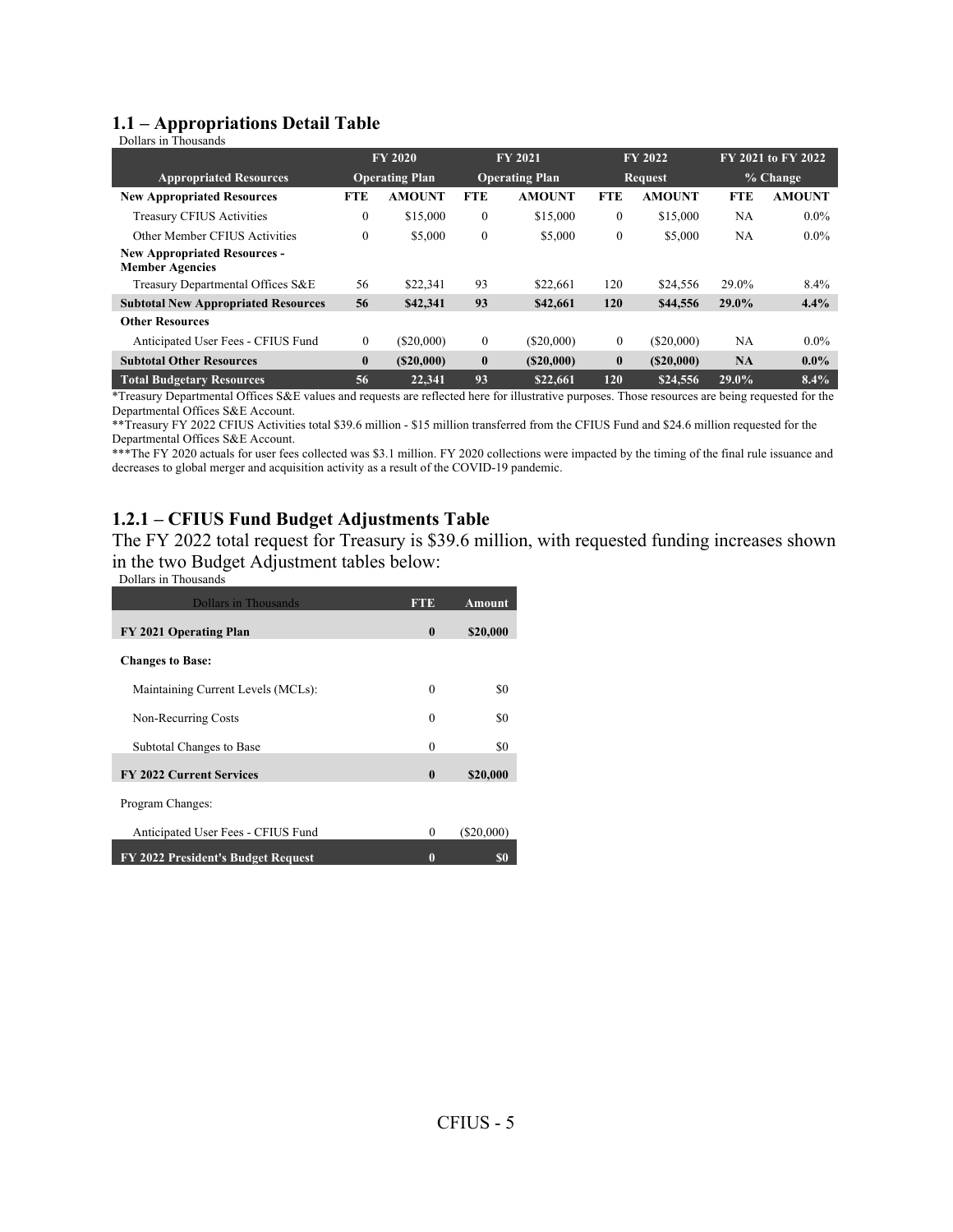## **1.2.2 – Departmental Offices Budget Adjustments Table**

Dollars in Thousands

|                                                              | <b>FTE</b> | <b>Amount</b> |
|--------------------------------------------------------------|------------|---------------|
| <b>FY 2021 Operating Plan</b>                                | 93         | \$22,661      |
| Transfer in from CFIUS Fund                                  |            | \$15,000      |
| FY 2021 DO SE CFIUS Base                                     | 93         | \$37,661      |
| <b>Changes to Base:</b>                                      |            |               |
| Maintaining Current Levels (MCLs):                           | $\Omega$   | \$544         |
| Pay Annualization (1.0% average pay raise)                   | $\theta$   | \$40          |
| Pay Raise (2.7% average pay raise)                           | $\Omega$   | \$326         |
| <b>FERS</b> Contribution Increase                            | $\theta$   | \$150         |
| Non-Pay                                                      | $\Omega$   | \$28          |
| Non-Recurring Costs                                          | $\theta$   | $(\$3,013)$   |
| Non-Recur to CFIUS Investments                               | $\theta$   | $(\$3,013)$   |
| Subtotal Changes to Base                                     | $\theta$   | $(\$2,469)$   |
| <b>FY 2022 Current Services</b>                              | 93         | \$35,192      |
| <b>Program Changes:</b>                                      |            |               |
| Program Increases:                                           | 27         | \$4,364       |
| Staffing to Support CFIUS Caseload Growth                    | 27         | \$4,364       |
| <b>Subtotal Program Changes</b>                              | 27         | \$4,364       |
| FY 2022 President's Budget Request<br>$\alpha \wedge \alpha$ | 120        | \$39,556<br>. |

Note: CFIUS Fund transfers to non-Treasury agencies of \$5 million are not included in this table.

# **C – Budget Increases and Decreases Description**

#### Offsetting User Fees -\$20,000,000 / -0 FTE

Treasury and IA anticipate collection of filing fees that will be credited to the Fund as offsetting collections.

#### Transfer in from CFIUS Fund  $+\$15,000,000 / +0$  FTE

The CFIUS Fund anticipates transferring \$15.0 million dollars to the DO Salaries and Expenses account to provide for Treasury DO CFIUS activities.

#### **Maintaining Current Levels (MCLs) .......................................................... +\$544,000 / +0 FTE** Pay Annualization  $(1.0\%) + $40,000 / +0$  FTE Funds are requested for annualization of the January 2021 1.0% average pay raise.

#### Pay Raise (2.7% in 2022) +\$326,000 / +0 FTE

Funds are requested for a 2.7% average pay raise in January 2022.

#### FERS Contribution Increase +\$150,000 / +0 FTE

Funds are requested for the Federal Employee Retirement System (FERS) contribution rates effective FY 2022.

#### Non-Pay +\$28,000 / +0 FTE

Funds are requested for non-labor expenses such as travel, contracts, rent, supplies, and equipment.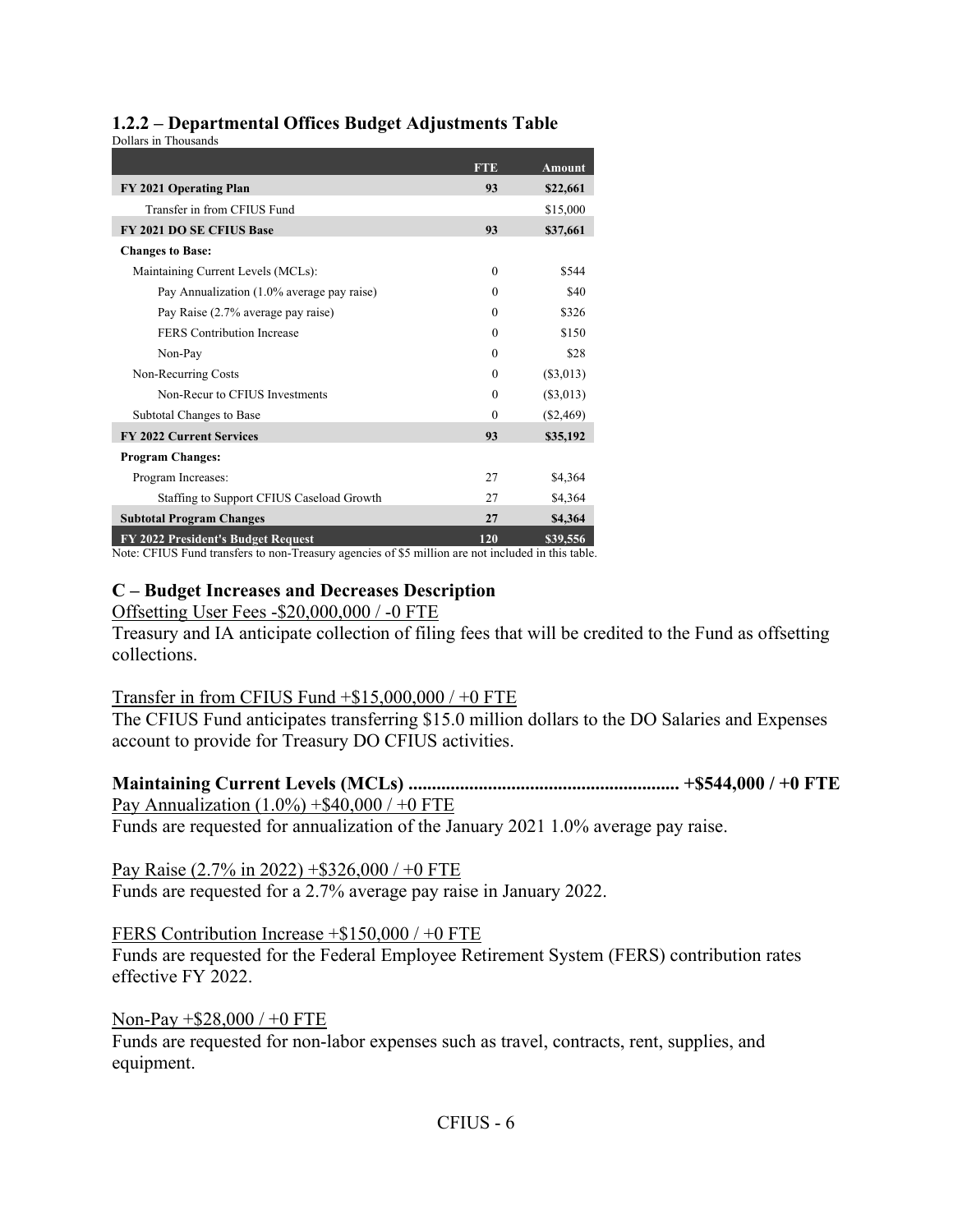**Non-Recurring Costs .................................................................................. -\$3,013,000 / -0 FTE**  CFIUS will non-recur costs associated with configuring secure spaces for new CFIUS staff. This money is anticipated to be reinvested as staff on-board.

**Program Increases ................................................................................... +\$4,364,000 / +27 FTE**  Staffing to Support Caseload Growth +\$4,364,000 / +27 FTE

Increase in CFIUS staffing to continue in light of anticipated program growth.

#### **1.3– Object Classification (Schedule O) Obligations**

| Dollars in Thousands                             |                                                |                                                          |                                                          |
|--------------------------------------------------|------------------------------------------------|----------------------------------------------------------|----------------------------------------------------------|
| <b>Object Classification</b>                     | <b>FY 2020</b><br>Actual<br><b>Obligations</b> | <b>FY 2021</b><br><b>Estimated</b><br><b>Obligations</b> | <b>FY 2022</b><br><b>Estimated</b><br><b>Obligations</b> |
| 11.1 - Full-time permanent                       | $\theta$                                       | $\theta$                                                 | $\theta$                                                 |
| 11.9 - Personnel Compensation (Total)            | 0                                              | 0                                                        | $\mathbf{0}$                                             |
| 12.0 - Personnel benefits                        | $\Omega$                                       |                                                          | $\Omega$                                                 |
| <b>Total Personnel and Compensation Benefits</b> | \$0                                            | \$0                                                      | \$0                                                      |
| 94.0 - Financial Transfers                       | 15,000                                         | 20,000                                                   | 20,000                                                   |
| <b>Total Non-Personnel</b>                       | \$15,000                                       | \$20,000                                                 | \$20,000                                                 |
| <b>Total Obligations</b>                         | \$15,000                                       | \$20,000                                                 | \$20,000                                                 |
| <b>Full-time Equivalents (FTE)</b>               |                                                | 0                                                        | $\bf{0}$                                                 |

Amounts reflect obligations of annually appropriated resources, carryover balances, reimbursables, and transfers.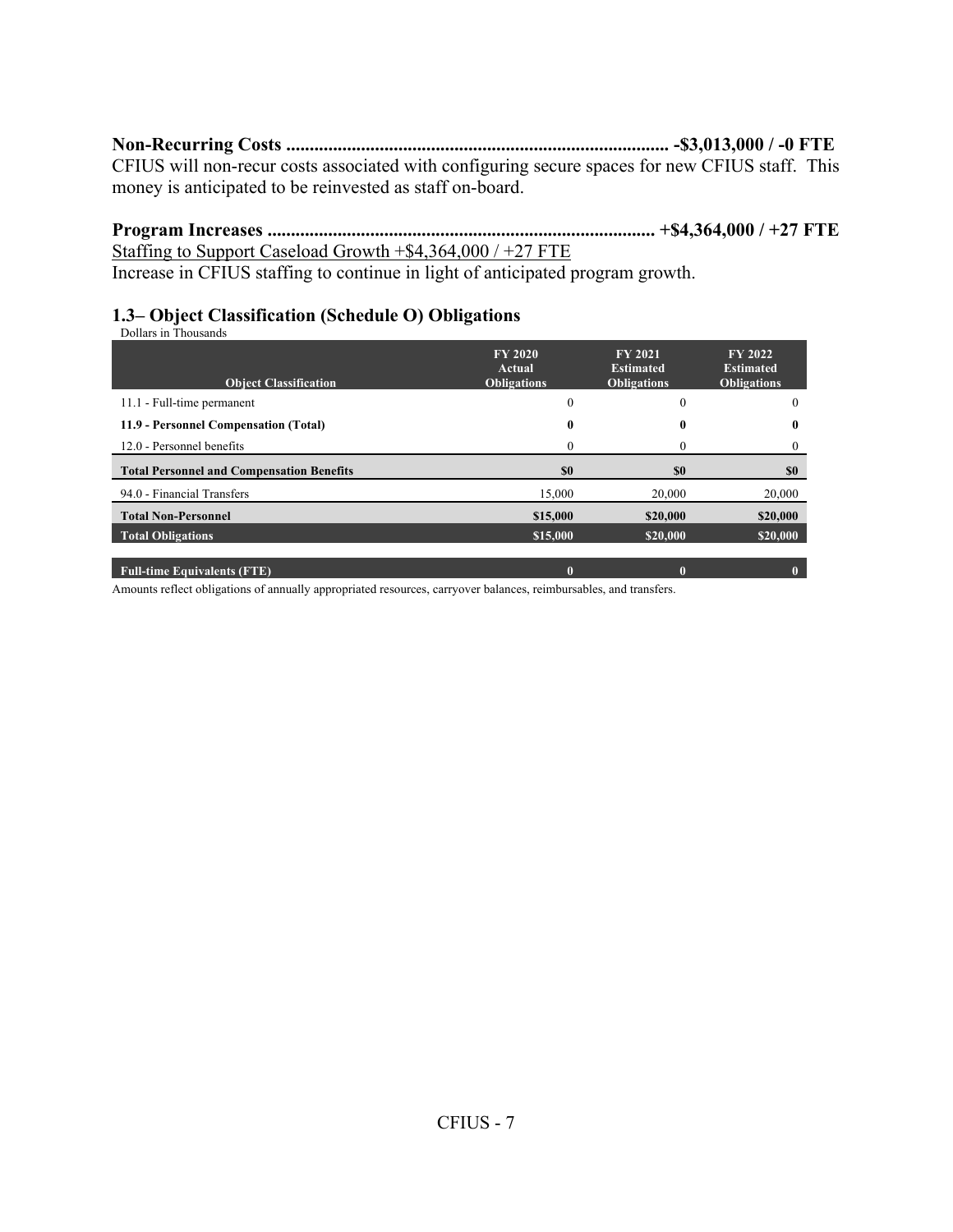| D - Appropriations Language and Explanation of Changes                     |                               |
|----------------------------------------------------------------------------|-------------------------------|
| <b>Appropriations Language</b>                                             | <b>Explanation of Changes</b> |
| DEPARTMENT OF THE TREASURY                                                 |                               |
| DEPARTMENTAL OFFICES                                                       |                               |
| <b>Federal Funds</b>                                                       |                               |
| COMMITTEE ON FOREIGN INVESTMENT IN THE UNITED                              |                               |
| <b>STATES FUND</b>                                                         |                               |
| (Including transfer of funds)                                              |                               |
| For necessary expenses of the Committee on Foreign Investment in           |                               |
| the United States, \$20,000,000, to remain available until expended:       |                               |
| Provided, That the chairperson of the Committee may transfer               |                               |
| such amounts to any department or agency represented on the                |                               |
| Committee (including the Department of the Treasury) subject to            |                               |
| advance notification to the Committees on Appropriations of the            |                               |
| House of Representatives and the Senate: Provided further, That            |                               |
| amounts so transferred shall remain available until expended for           |                               |
| expenses of implementing section 721 of the Defense Production             |                               |
| Act of 1950, as amended (50 U.S.C. 4565), and shall be available           |                               |
| in addition to any other funds available to any department or              |                               |
| agency: <i>Provided further</i> , That fees authorized by section $721(p)$ |                               |
| of such Act shall be credited to this appropriation as offsetting          |                               |
| collections: <i>Provided further</i> , That the total amount appropriated  |                               |
| under this heading from the general fund shall be reduced as such          |                               |
| offsetting collections are received during fiscal year [2021] 2022,        |                               |
| so as to result in a total appropriation from the general fund             |                               |
| estimated at not more than [\$15,000,000]\$0. (Department of the           |                               |
| Treasury Appropriations Act, 2021.)                                        |                               |

# **E – Legislative Proposals**

CFIUS has no legislative proposals.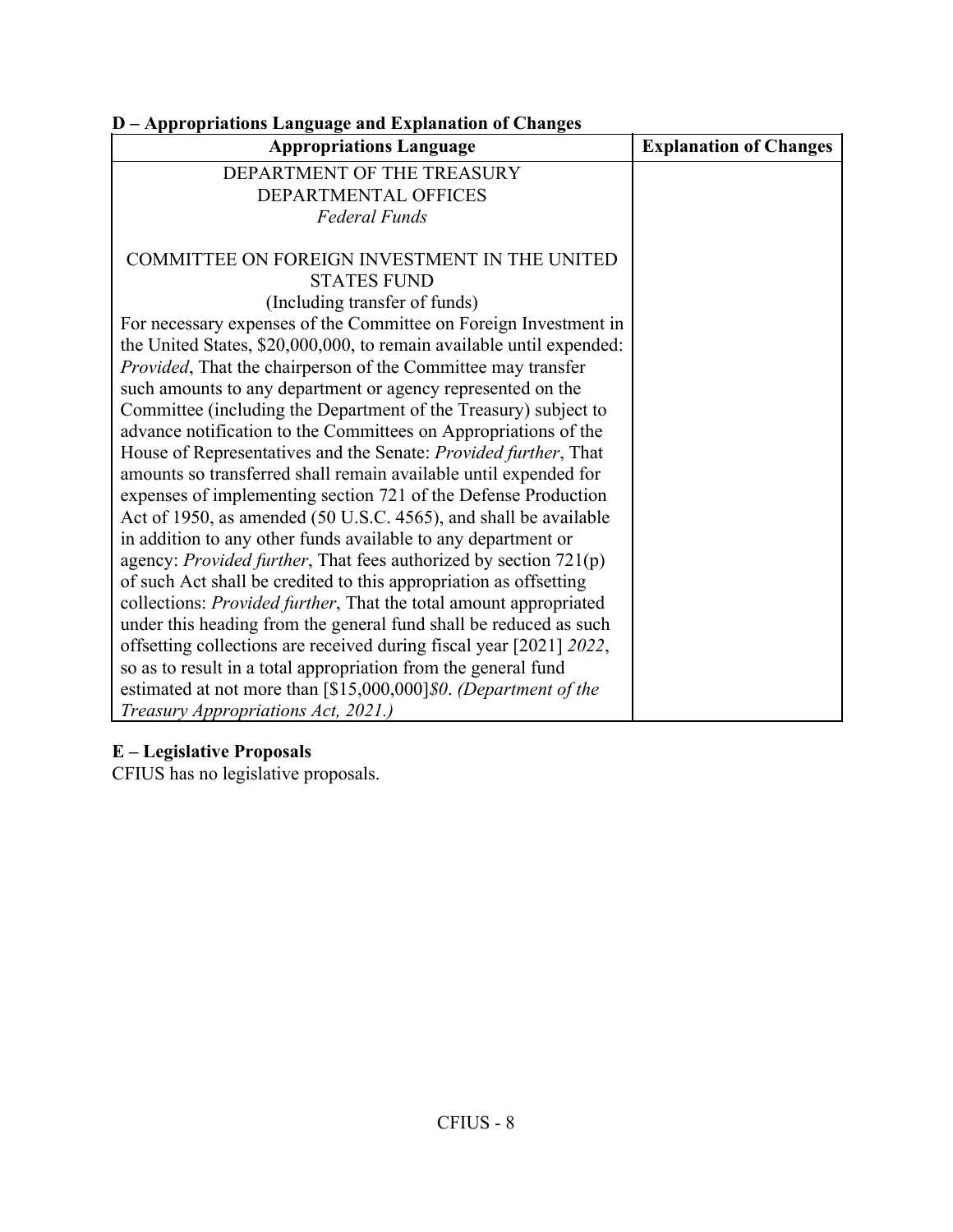# **Section II – Annual Performance Plan and Report**

#### **A – Strategic Alignment**

In accordance with the Government Performance and Results Act Modernization Act (GPRAMA) of 2010, the Department of the Treasury is currently developing the FY 2022 – 2026 Departmental Strategic Plan. The Strategic Plan is scheduled for publication in 2022. The Annual Performance Plan will be updated in the FY 2023 President's Budget to reflect new departmental strategic goals and objectives.

| . .<br>$P^{\mu\nu}$ and I critimated by $P^{\mu\nu}$     |                |                |                |                |                |                                 |                |  |  |  |
|----------------------------------------------------------|----------------|----------------|----------------|----------------|----------------|---------------------------------|----------------|--|--|--|
| 2.1.1 – Treasury CFIUS Activities Resources and Measures |                |                |                |                |                |                                 |                |  |  |  |
|                                                          | <b>FY 2016</b> | <b>FY 2017</b> | <b>FY 2018</b> | <b>FY 2019</b> | <b>FY 2020</b> | <b>FY 2021</b>                  | <b>FY 2022</b> |  |  |  |
| <b>Resource Level</b>                                    | Actual         | <b>Actual</b>  | Actual         | Actual         | Actual         | <b>Operating</b><br><b>Plan</b> | <b>Request</b> |  |  |  |
| Treasury CFIUS Activities                                | $\theta$       | $\theta$       | $\Omega$       | $\mathbf{0}$   | \$15,000       | \$15,000                        | \$15,000       |  |  |  |
| <b>Budget Activity Total</b>                             | $\bf{0}$       | $\mathbf{0}$   | $\bf{0}$       | $\bf{0}$       | \$15,000       | \$15,000                        | \$15,000       |  |  |  |
| <b>Full-time Equivalents (FTE)</b>                       | $\bf{0}$       | $\mathbf{0}$   | $\mathbf{0}$   | $\bf{0}$       | $\bf{0}$       | $\bf{0}$                        | $\bf{0}$       |  |  |  |
|                                                          |                |                |                |                |                |                                 |                |  |  |  |

| B – Budget and Performance by Budget Activity            |
|----------------------------------------------------------|
| 2.1.1 – Treasury CFIUS Activities Resources and Measures |

| Performance Measure             | <b>FY 2016</b> | <b>FY 2017</b> | <b>FY 2018</b> | <b>FY 2019</b> | <b>FY 2020</b> | <b>FY 2020</b> | <b>FY 2021</b> | FY 2022 |
|---------------------------------|----------------|----------------|----------------|----------------|----------------|----------------|----------------|---------|
|                                 | Actual         | Actual         | Actual         | Actual         | Actual         | Target         | Target         | Target  |
| Timely Review of CFIUS<br>cases | 100            | 100            | 100            | 100            | 100            | 100            | 100            | 100     |

Key: DISC - Discontinued; B - Baseline

#### **2.1.2 – Other Member CFIUS Activities Resources and Measures**

|                                    | <b>FY 2016</b> | <b>FY 2017</b> | <b>FY 2018</b> | <b>FY 2019</b> | <b>FY 2020</b> | <b>FY 2021</b>           | FY 2022        |
|------------------------------------|----------------|----------------|----------------|----------------|----------------|--------------------------|----------------|
| <b>Resource Level</b>              | Actual         | Actual         | Actual         | <b>Actual</b>  | Actual         | <b>Operating</b><br>Plan | <b>Request</b> |
| Other CFIUS Activities             |                |                |                |                | \$5,000        | \$5,000                  | \$5,000        |
| <b>Budget Activity Total</b>       | 0              | O              | 0              | $\bf{0}$       | \$5,000        | \$5,000                  | \$5,000        |
| <b>Full-time Equivalents (FTE)</b> |                | $\mathbf{0}$   | 0              | $\bf{0}$       | $\bf{0}$       |                          | $\bf{0}$       |

#### **CFIUS Budget and Performance**

*(\$20,000,000 from direct appropriations):* 

In February 2020, Treasury published final regulations implementing FIRRMA. These regulations effectuated FIRRMA's expansion of the jurisdiction of CFIUS to review certain noncontrolling, non-passive investments by foreign persons into certain types of U.S. businesses, as well as certain transactions by foreign persons involving real estate in the United States. The regulations also implemented mandatory declarations for two types of transactions—where a foreign government is acquiring a "substantial interest" in certain U.S. businesses, and transactions involving certain U.S. businesses that produce, design, test, manufacture, fabricate, or develop one or more critical technologies. Additionally, the regulations created an exception to the mandatory declaration provision for investments by certain foreign persons defined as "excepted investors" based on their ties to certain countries identified as "excepted foreign states," and their compliance with certain laws, orders, and regulations. In May 2020, Treasury initiated the collection of filing fees for notices filed with CFIUS and launched a secure webbased portal for parties to submit notices and declarations.